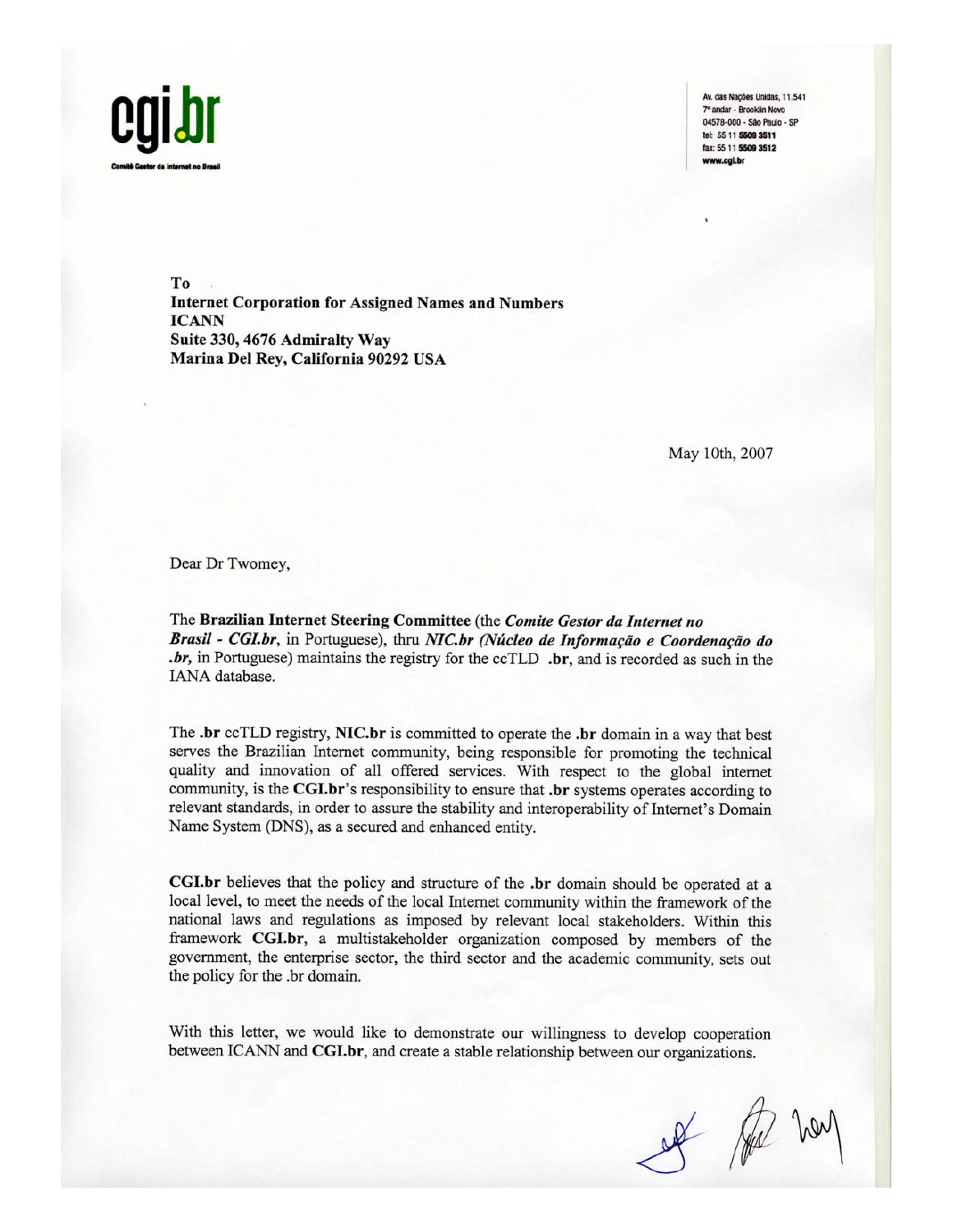

Av. das Nações Unidas, 11.541 7° andar - Brooklin Novo 04578-000 - São Paulo - SP tel: 55 11 5509 3511 fax: 55 11 5509 3512 w cai br

## In this instance, CGI.br thru NIC.br:

a) operates and maintains the authoritative name servers for **.br** in a stable and secure manner, adequate to resolve names under .br by users throughout the Internet and in compliance with relevant technological standards and policies, and subject to and within the limits of relevant Brazilian law;

b) maintains the **.br** zone data stored and updated in the authoritative name server for .br:

c) informs ICANN, as the organization that performs the IANA function, in a timely manner of any change of the information on **b** that is being stored in the IANA database, including possible changes of the administrative or technical contact.

d) keeps secondary servers located inside and outside the county, and provides ways to maintain the data protected in any event, thru secondary repositories of the database. The full operation of **.br** is legally established and geographically located in Brazil and its IANA Administrative Contact is directly associated with CGI.br and resides in Brazil.

We believe it is very important that the IANA function is seen to be fair, and operated in an open and transparent manner. We believe that in line with the ICANN Governmental Advisory Committee Principles (GAC Principles), the IANA entry for each ccTLD needs to respond to decisions and requests made at the local level, even with respect to changes of ccTLD manager. We support the publication of IANA policies and processes, and the development of a more automated and efficient IANA operation.

We agree that the GAC Principles provide a non-binding framework for the relationships between ICANN and ccTLDs. We also recognize the outcome of the World Summit on the Information Society, and have committed to work within the framework of the Tunis Agenda. We believe in the three-way relationship between ccTLDs, their national governments and ICANN.

Furthermore, we would like to let you know that, as CGI.br has contributed to the funding of ICANN in the past, we are planning to continue to contribute purely on a voluntary basis to your cost of operations in the amount of US\$ 40,000 per annum. Given that you reliably provide the IANA function we feel that it is fair to commit to such a contribution, and thus, allow for a better budgetary planning on your side. We would also be prepared to

I the new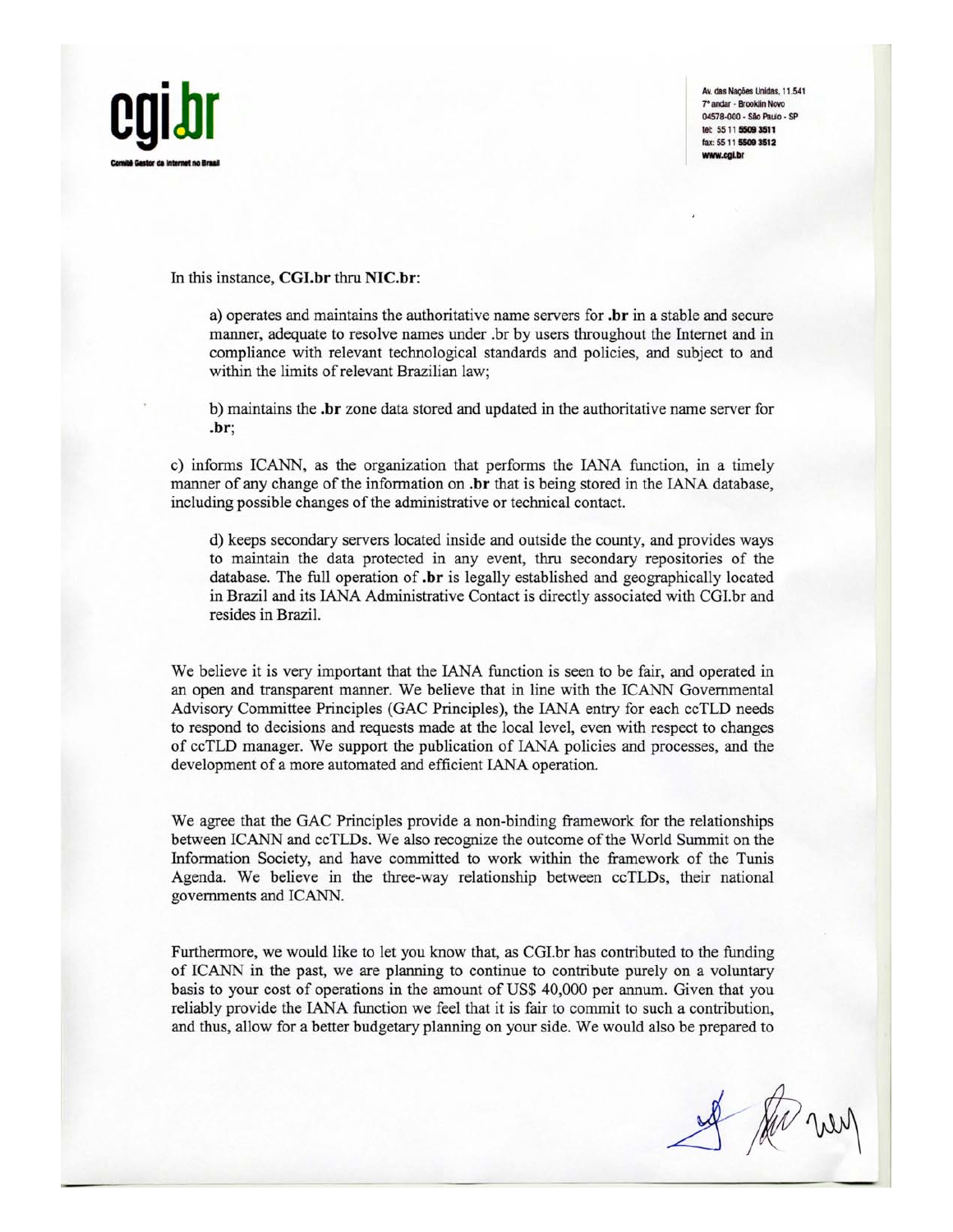

Av. das Nações Unidas, 11.541 7° andar - Brooklin Novo 04578-000 - São Paulo - SP tel: 55 11 5509 3511 fax: 55 11 5509 3512 w.cgl.br

hold annual discussions with you whether the above sum is still adequate taking into account all the relevant circumstances.

It is the intention of both parties that this exchange of letters will not form the basis for any claim for any legal or equitable relief, or create reliance on the part of either party. For avoidance of doubt, nothing contained in this letter shall give rise to any liability, monetary or otherwise by either one of us to the other.

We look forward to a long and mutually beneficial relationship with you.

Yours sincerely

Augusto César Gadelha Vieira Coordinator Brazilian Internet Steering Committee CGI.br - Comite Gestor da Internet no Brasil

Demi Getschko .br Administrative Contact Brazilian Network Information Center, CEO NIC.br - Núcleo de Coordenação e Informação do .br

Frederico hey

Frederico Neves .br Technical Contact Brazilian Network Information Center, CTO NIC.br - Núcleo de Coordenação e Informação do .br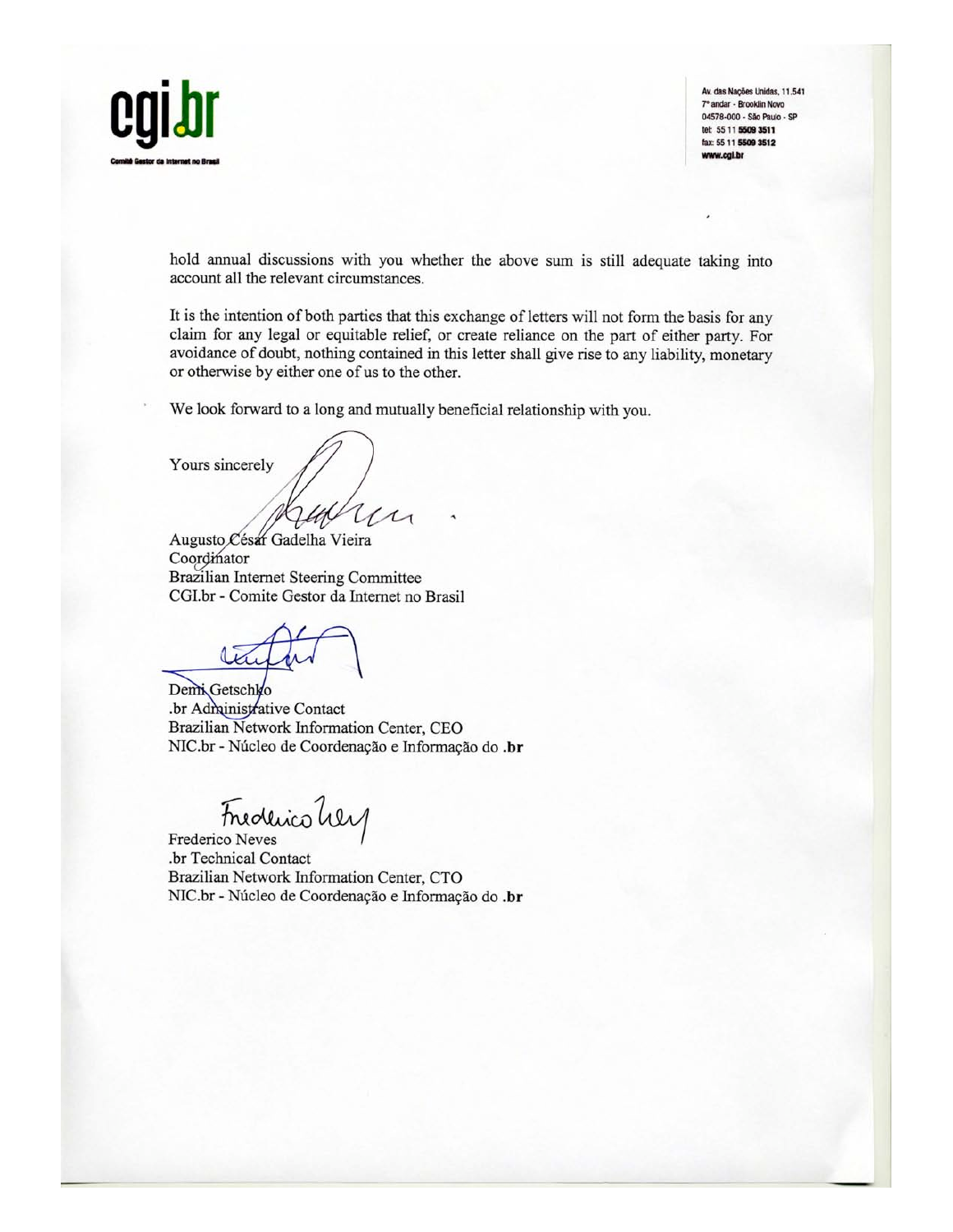

22 May 2007

Augusto César Gadelha Vieira Brazilian Internet Steering Committee Comite Gestor da Internet no Brasil ("CGI.br") Av,das Nacoes Unidas,11.541 04578-000-Sao Paulo-SP

Dear Mr. Gadelha,

The mission of ICANN is to coordinate, at the overall level, the global Internet's systems of unique identifiers, and in particular to ensure the stable and secure operation of the Internet's unique identifier systems. ICANN also performs the IANA function.

This letter sets out our understanding of what we do in order to demonstrate our commitment to securing and enhancing the stability and interoperability of the Internet's Domain Name System (DNS) for the benefit of the local and global Internet community.

To this end, ICANN:

a) maintains a stable, secure, and authoritative publicly available database of relevant information about ccTLDs, including .br, the country code Top Level Domain for Brazil. This Authoritative Root Database shall contain information for the public authoritative name servers in respect of .br, contact information for CGI.br as the registry for .br, administered through NIC.br (Núcleo de Informação e Coordenação do .br, in Portuguese) the designated administrative contact(s), and the designated technical contact(s) as notified by CGI.br to ICANN;

b) implements on notification by CGI.br through NIC.br, changes to the domain name or IP address(es) of the name servers for .br as recorded in the Authoritative-Root Data for .br in the Authoritative-Root Database according to ICANN's publicly available policies and procedures;

c) publishes data maintained in the Authoritative Root Database about ccTLD's including .br which shall include at least the name of CGI.br as the .br ccTLD registry, the administrative contact(s), the technical contact(s), and the domain names and IP addresses of the authoritative name servers for .br;

d) coordinates the Authoritative Root Server System so that it is operated and maintained in a stable and secure manner; and causes the Authoritative Root Server System to publish DNS resource records delegating the Top Level Domain .br to the name servers recorded in the Authoritative Root Database;

http://icann.org